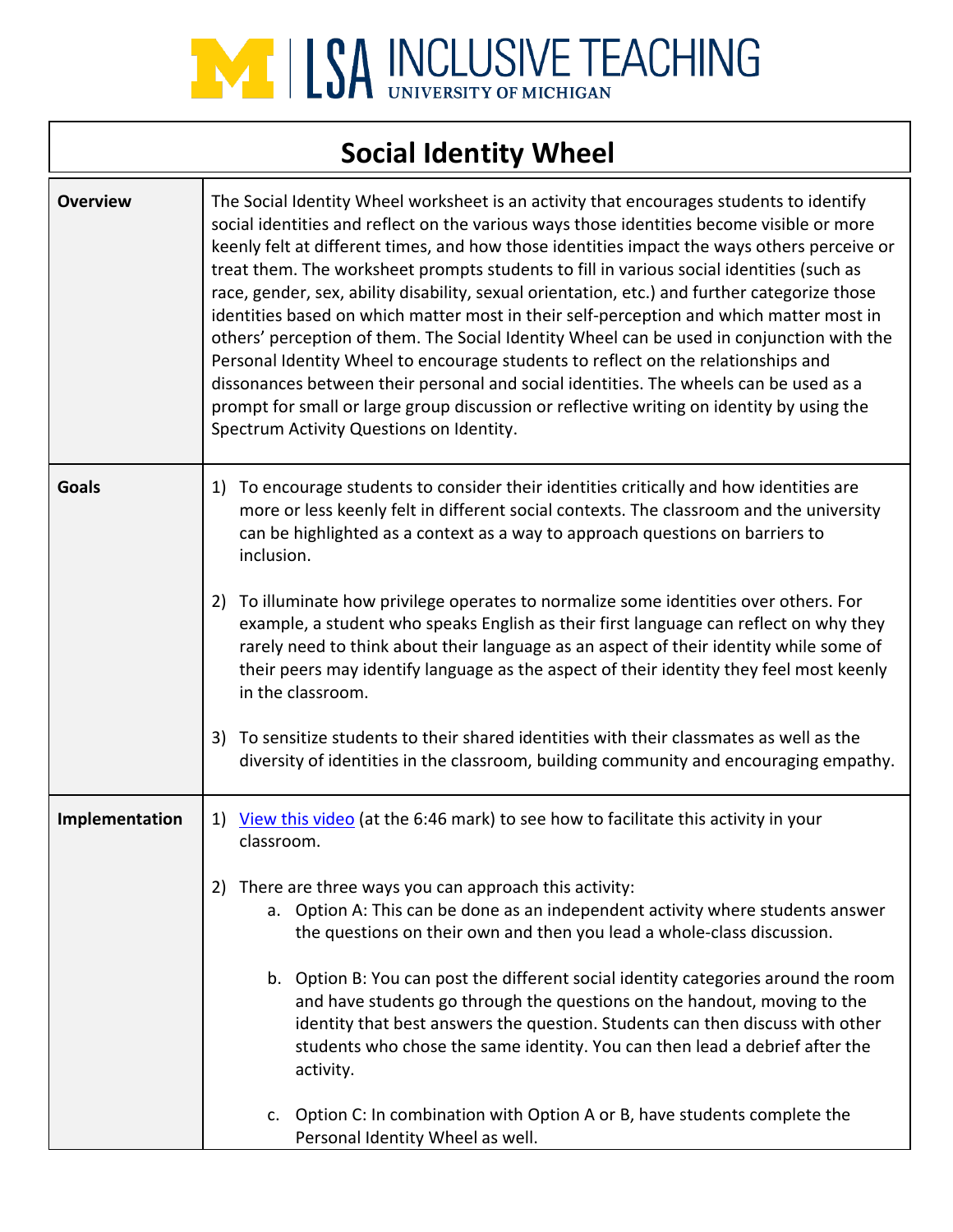|                   | 3) If you are choosing Option B or Option C/B, place the social identity categories around<br>the room before class.                                                                                                                                                                                                                                                                                                                                                                                                                                                    |
|-------------------|-------------------------------------------------------------------------------------------------------------------------------------------------------------------------------------------------------------------------------------------------------------------------------------------------------------------------------------------------------------------------------------------------------------------------------------------------------------------------------------------------------------------------------------------------------------------------|
| <b>Challenges</b> | 1) The students may not perceive the activity as relevant to the course and thus may<br>exhibit resistance.                                                                                                                                                                                                                                                                                                                                                                                                                                                             |
|                   | Students may not be familiar with particular concepts, or they may have different<br>2)<br>assumptions about those concepts that the activity assumes. For example, they may<br>not know the difference between the terms "sex" and "gender," or they may be<br>resistant to the distinction between the two.                                                                                                                                                                                                                                                           |
|                   | 3) If the wheel is used as a discussion prompt or if students are in close quarters and are<br>able to see what their peers have written on their worksheets, this exercise may feel<br>especially vulnerable to students with invisible identities that they may not want to<br>disclose to the class. Disclosure in verbal or written form should be voluntary and<br>discussion questions should be broad enough that students can opt to not talk about<br>more vulnerable aspects of their identities while still leaving space for them to share if<br>they wish. |
| <b>Materials</b>  | Social Identity Wheel Handout (Options A, B, C)<br>1)                                                                                                                                                                                                                                                                                                                                                                                                                                                                                                                   |
|                   | Social Identity Categories (Options B, C)<br>2)                                                                                                                                                                                                                                                                                                                                                                                                                                                                                                                         |
|                   | Personal Identity Wheel Handout (Option C)<br>3)                                                                                                                                                                                                                                                                                                                                                                                                                                                                                                                        |
| <b>Citations</b>  | Adapted for use by the Program on Intergroup Relations and the Spectrum Center,<br>University of Michigan.                                                                                                                                                                                                                                                                                                                                                                                                                                                              |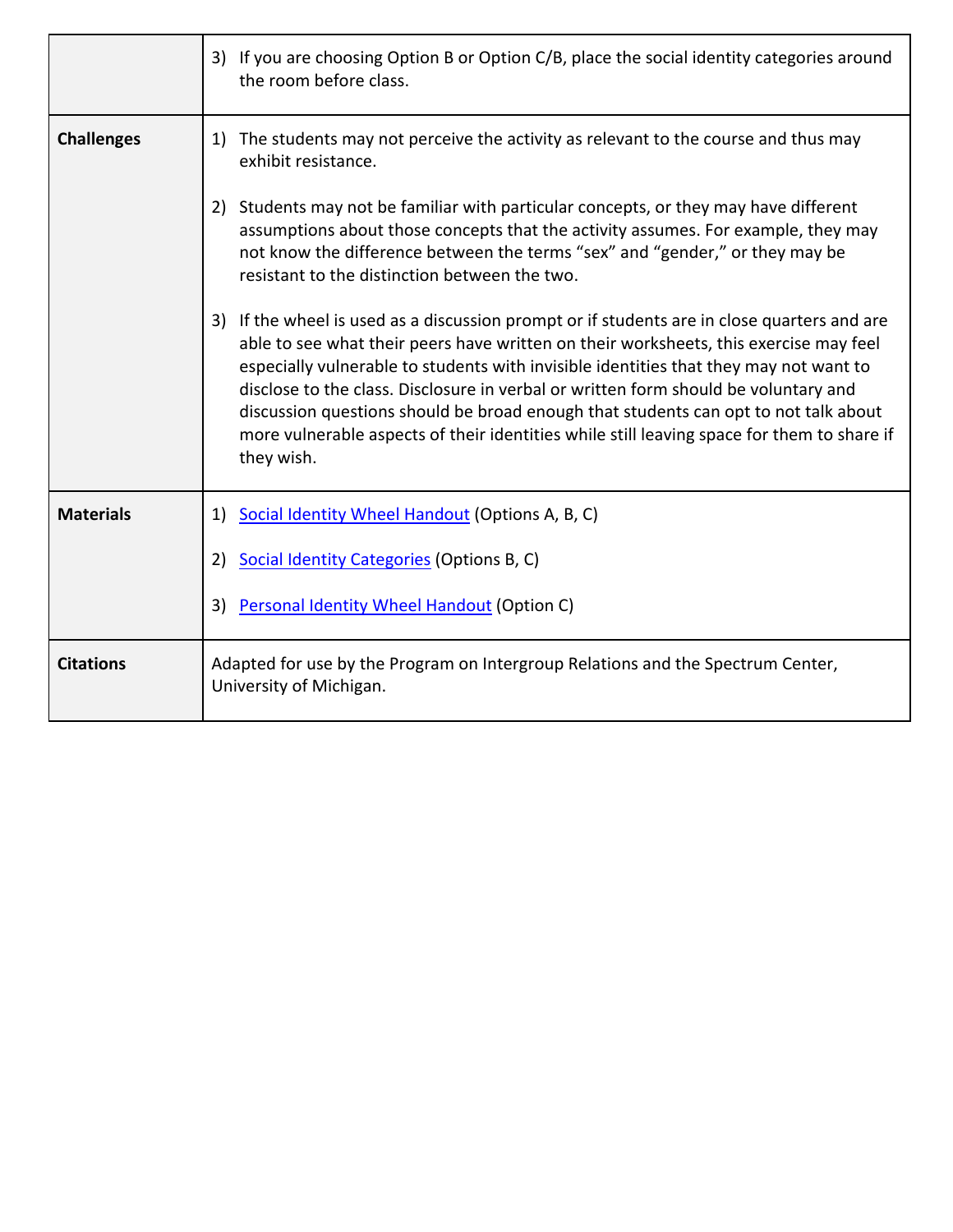## **Option A Session Sequence**

| Lesson<br><b>Structure</b>                                                                         | <b>Time</b><br>(Estimated<br>amount of<br>time for each<br>component) | <b>Activity Content and Instructions</b>                                                                                                                                                                                                                                                                                                                                                                                                                                                                                                                                                                                      |  |
|----------------------------------------------------------------------------------------------------|-----------------------------------------------------------------------|-------------------------------------------------------------------------------------------------------------------------------------------------------------------------------------------------------------------------------------------------------------------------------------------------------------------------------------------------------------------------------------------------------------------------------------------------------------------------------------------------------------------------------------------------------------------------------------------------------------------------------|--|
| Introduction                                                                                       | 3 mins                                                                | The instructor welcomes the class and provides an overview of the activity:<br>students will critically consider their social identities, reflecting on how they<br>shape and inform their lives.                                                                                                                                                                                                                                                                                                                                                                                                                             |  |
| <b>Social</b><br>Identity<br><b>Wheel and</b><br><b>Social</b><br><b>Identity</b><br><b>Groups</b> | 15 mins                                                               | Individual student activity<br>Distribute the social identity wheel handout.<br>1)<br>Review "Social Identity Groups" as a class, noting additional examples of the<br>2)<br>different identities presented.<br>Give students time to answer the five questions on the front and to review<br>3)<br>"Social Identity Groups" on the back of the page.                                                                                                                                                                                                                                                                         |  |
| <b>Large Group</b><br><b>Debrief</b>                                                               | 15 mins                                                               | Lead the class in a debrief of the activity.<br>Some possible debrief questions:<br>Go through the five questions on the handout:<br>1)<br>a. What identities do you think about most often?<br>b. What identities do you think about least often?<br>c. What identities would you like to learn more about?<br>What identities have the strongest effect on how you perceive<br>d.<br>yourself?<br>e. What identities have the greatest effect on how others perceive you?<br>Why is it important to critically reflect on our identities?<br>2)<br>What is the value in completing activities like this in our class?<br>3) |  |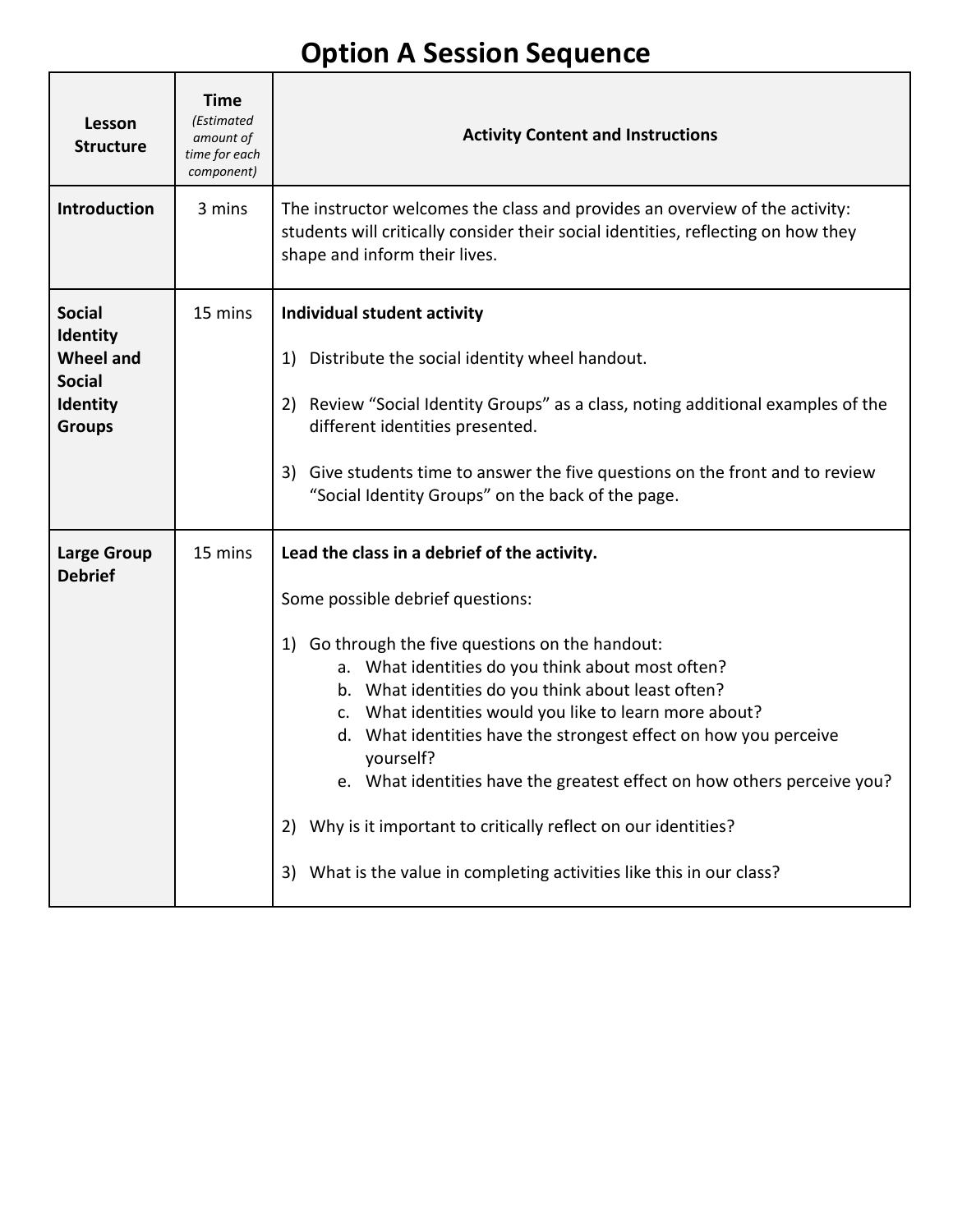## **Option B Session Sequence**

| Lesson<br><b>Structure</b>                                                                         | <b>Time</b><br>(Estimated<br>amount of<br>time for each<br>component) | <b>Activity Content and Instructions</b>                                                                                                                                                                                                                                                                                                                                                                                                                                                                                                                                                                                                                                                                                                                                                                                                                                                                                                            |  |  |  |
|----------------------------------------------------------------------------------------------------|-----------------------------------------------------------------------|-----------------------------------------------------------------------------------------------------------------------------------------------------------------------------------------------------------------------------------------------------------------------------------------------------------------------------------------------------------------------------------------------------------------------------------------------------------------------------------------------------------------------------------------------------------------------------------------------------------------------------------------------------------------------------------------------------------------------------------------------------------------------------------------------------------------------------------------------------------------------------------------------------------------------------------------------------|--|--|--|
| Introduction                                                                                       | 3 mins                                                                | The instructor welcomes the class and provides an overview of the activity:<br>students will critically consider their social identities, reflecting on how they<br>shape and inform their lives.                                                                                                                                                                                                                                                                                                                                                                                                                                                                                                                                                                                                                                                                                                                                                   |  |  |  |
| <b>Social</b><br><b>Identity</b><br><b>Wheel and</b><br><b>Social</b><br>Identity<br><b>Groups</b> | 20 mins                                                               | <b>Whole class activity</b><br>Distribute the social identity wheel handout.<br>1)<br>Review "Social Identity Groups" as a class, noting additional examples of the<br>2)<br>different identities presented.<br>Having posted the different social identity categories around the room, ask<br>3)<br>each of the following questions out loud, allowing time for students to self-<br>select the identity that best answers the question and time for students to<br>discuss with others who chose the same identity. If there is a student alone in<br>an identity, you can join them in conversation. Questions:<br>a. What identities do you think about most often?<br>b. What identities do you think about least often?<br>c. What identities would you like to learn more about?<br>d. What identities have the strongest effect on how you perceive<br>yourself?<br>e. What identities have the greatest effect on how others perceive you? |  |  |  |
| Large Group<br><b>Debrief</b>                                                                      | 15 mins                                                               | Lead the class in a debrief of the activity.<br>Some possible debrief questions:<br>Go through the five questions on the handout:<br>1)<br>a. What identities do you think about most often?<br>b. What identities do you think about least often?<br>c. What identities would you like to learn more about?<br>d. What identities have the strongest effect on how you perceive<br>yourself?<br>e. What identities have the greatest effect on how others perceive you?<br>Why is it important to critically reflect on our identities?<br>2)<br>What is the value in completing activities like this in our class?<br>3)                                                                                                                                                                                                                                                                                                                          |  |  |  |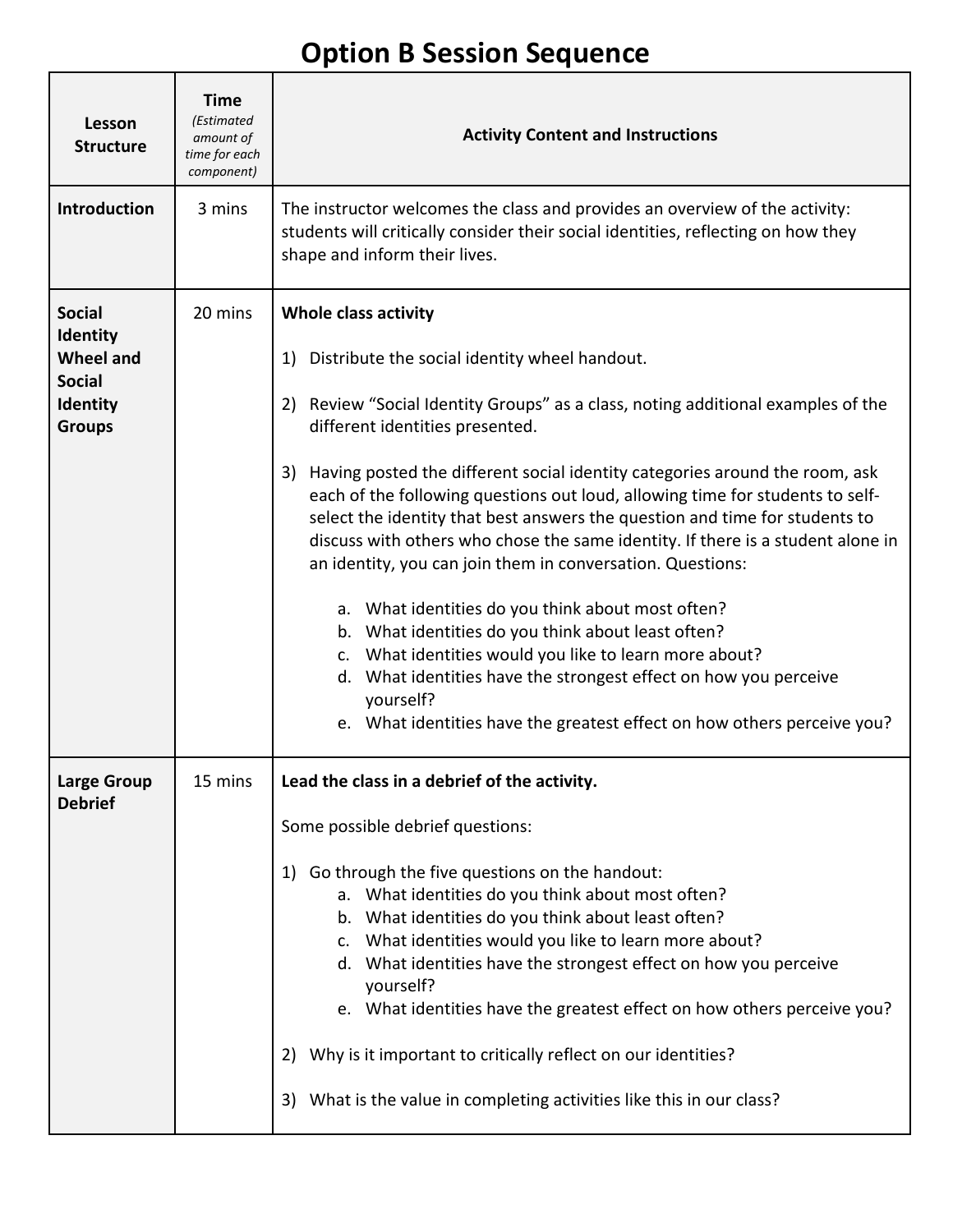# **Option C-A Session Sequence**

٦

 $\mathsf{r}$ 

| Lesson<br><b>Structure</b>                                                                                                         | <b>Time</b><br>(Estimated<br>amount of<br>time for each<br>component) | <b>Activity Content and Instructions</b>                                                                                                                                                                                                                                                                                                                                                                                                                                                                                                                                                                                                                                                                                                                                                                                                                                              |
|------------------------------------------------------------------------------------------------------------------------------------|-----------------------------------------------------------------------|---------------------------------------------------------------------------------------------------------------------------------------------------------------------------------------------------------------------------------------------------------------------------------------------------------------------------------------------------------------------------------------------------------------------------------------------------------------------------------------------------------------------------------------------------------------------------------------------------------------------------------------------------------------------------------------------------------------------------------------------------------------------------------------------------------------------------------------------------------------------------------------|
| <b>Introduction</b>                                                                                                                | 3 mins                                                                | The instructor welcomes the class and provides an overview of the activity:<br>students will critically consider their personal and social identities, reflecting on<br>how they shape and inform their lives.                                                                                                                                                                                                                                                                                                                                                                                                                                                                                                                                                                                                                                                                        |
| Personal<br><b>Identity</b><br><b>Wheel, Social</b><br><b>Identity</b><br>Wheel, and<br><b>Social</b><br>Identity<br><b>Groups</b> | $20 - 25$<br>mins                                                     | Distribute the personal identity wheel handout:<br>1)<br>a. Give students 5-10 minutes to fill out.<br>In pairs or small groups, have students share their personal identity wheels:<br>2)<br>a. Give students 5 minutes to share.<br>Distribute the social identity wheel handout.<br>3)<br>Review "Social Identity Groups" as a class, noting additional examples of the<br>4)<br>different identities presented.<br>5) Give students time to answer the five questions on the front and to review<br>"Social Identity Groups" on the back of the page.                                                                                                                                                                                                                                                                                                                             |
| <b>Large Group</b><br><b>Debrief</b>                                                                                               | 15 mins                                                               | Lead the class in a debrief of the activity.<br>Some possible debrief questions:<br>Go through the five questions on the handout:<br>1)<br>What identities do you think about most often?<br>f.<br>What identities do you think about least often?<br>What identities would you like to learn more about?<br>h.<br>What identities have the strongest effect on how you perceive<br>i.<br>yourself?<br>What identities have the greatest effect on how others perceive you?<br>j.<br>Which components of the personal identity wheel were hard to fill out?<br>2)<br>Which components of your personal identity were harder to share out?<br>3)<br>Which personal identities, if any, are informed by your social identities?<br>4)<br>Why is it important to critically reflect on our identities?<br>5)<br>What is the value in completing activities like this in our class?<br>6) |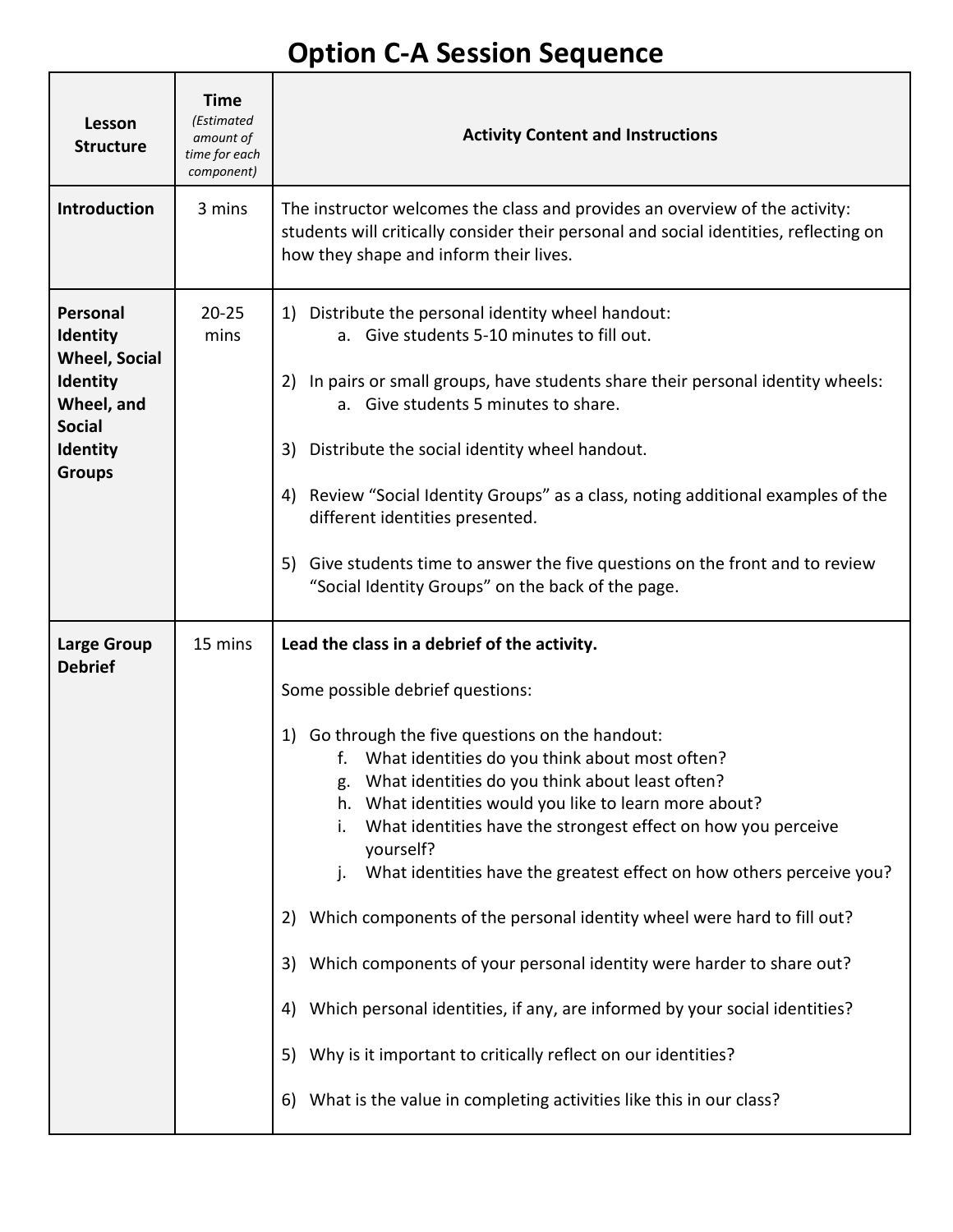## **Option C-B Session Sequence**

| Lesson<br><b>Structure</b>                                                                                                         | <b>Time</b><br>(Estimated<br>amount of<br>time for each<br>component) | <b>Activity Content and Instructions</b>                                                                                                                                                                                                                                                                                                                                                                                                                                                                                                                                                                                                                                                                                                                                                                                                                                                                                                                                                                                                                                                                                                                   |  |  |
|------------------------------------------------------------------------------------------------------------------------------------|-----------------------------------------------------------------------|------------------------------------------------------------------------------------------------------------------------------------------------------------------------------------------------------------------------------------------------------------------------------------------------------------------------------------------------------------------------------------------------------------------------------------------------------------------------------------------------------------------------------------------------------------------------------------------------------------------------------------------------------------------------------------------------------------------------------------------------------------------------------------------------------------------------------------------------------------------------------------------------------------------------------------------------------------------------------------------------------------------------------------------------------------------------------------------------------------------------------------------------------------|--|--|
| <b>Introduction</b>                                                                                                                | 3 mins                                                                | The instructor welcomes the class and provides an overview of the activity:<br>students will critically consider their personal and social identities, reflecting on<br>how they shape and inform their lives.                                                                                                                                                                                                                                                                                                                                                                                                                                                                                                                                                                                                                                                                                                                                                                                                                                                                                                                                             |  |  |
| Personal<br><b>Identity</b><br><b>Wheel, Social</b><br>Identity<br>Wheel, and<br><b>Social</b><br><b>Identity</b><br><b>Groups</b> | $30 - 35$<br>mins                                                     | 1) Distribute the personal identity wheel handout:<br>a. Give students 5-10 minutes to fill out.<br>In pairs or small groups, have students share their personal identity wheels.<br>2)<br>a. Give students 5 minutes to share.<br>Distribute the social identity wheel handout.<br>3)<br>Review "Social Identity Groups" as a class, noting additional examples of the<br>4)<br>different identities presented.<br>Having posted the different social identity categories around the room, ask<br>5)<br>each of the following questions out loud, allowing time for students to self-<br>select the identity that best answers the question and time for students to<br>discuss with others who chose the same identity. If there is a student alone in<br>an identity, you can join them in conversation. Questions:<br>a. What identities do you think about most often?<br>b. What identities do you think about least often?<br>What identities would you like to learn more about?<br>c.<br>d. What identities have the strongest effect on how you perceive<br>yourself?<br>e. What identities have the greatest effect on how others perceive you? |  |  |
| <b>Large Group</b><br><b>Debrief</b>                                                                                               | 15 mins                                                               | Lead the class in a debrief of the activity.<br>Some possible debrief questions:<br>Go through the five questions on the handout:<br>1)<br>a. What identities do you think about most often?<br>b. What identities do you think about least often?<br>c. What identities would you like to learn more about?<br>d. What identities have the strongest effect on how you perceive<br>yourself?<br>e. What identities have the greatest effect on how others perceive you?                                                                                                                                                                                                                                                                                                                                                                                                                                                                                                                                                                                                                                                                                   |  |  |